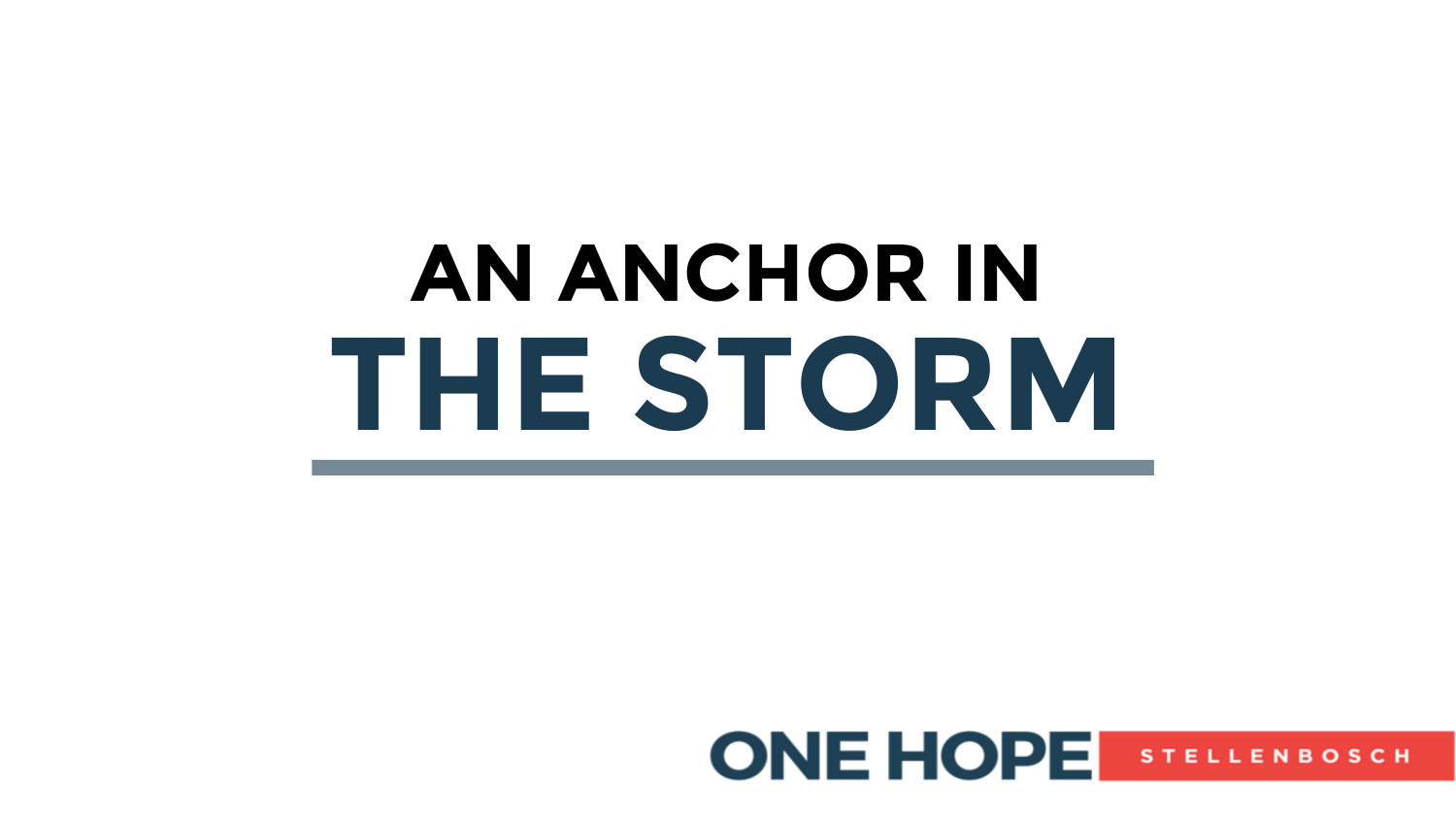**<sup>11</sup>Can papyrus grow tall where there is no marsh? Can reeds thrive without water? <sup>12</sup>While still growing and uncut, they wither more quickly than grass. <sup>13</sup>Such is the destiny of all who forget God; so perishes the hope of the godless. <sup>14</sup>What they trust in is fragile; what they rely on is a spider's web. <sup>15</sup>They lean on the web, but it gives way; they cling to it, but it does not hold.**

#### **ONE HOPE STELLENBOSCH**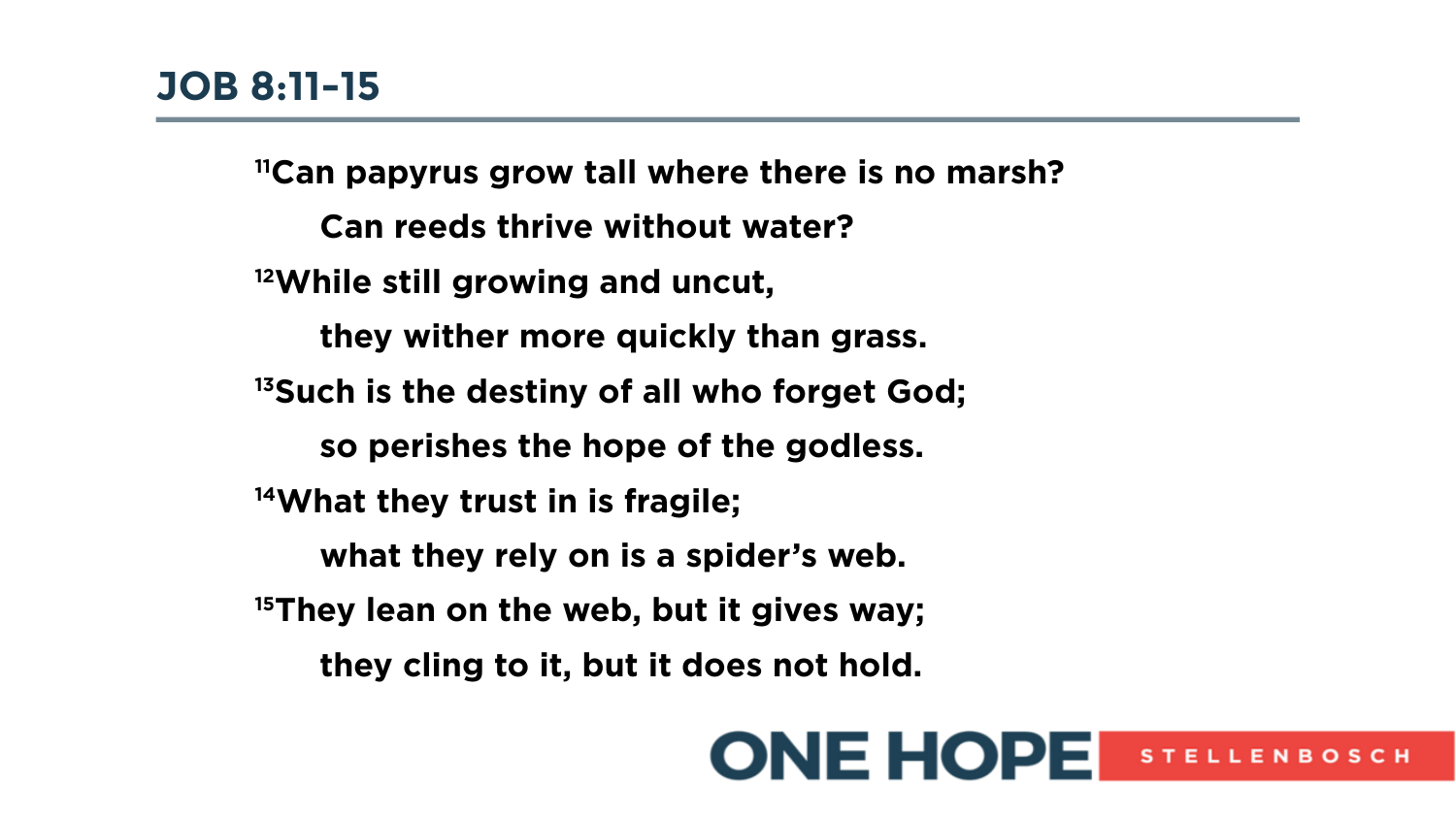**<sup>18</sup>so that by two unchangeable things, in which it is impossible for God to lie, we who have fled for refuge might have strong encouragement to hold fast to the hope set before us. 19We have this as a sure and steadfast anchor of the soul, a hope that enters into the inner place behind the curtain,**

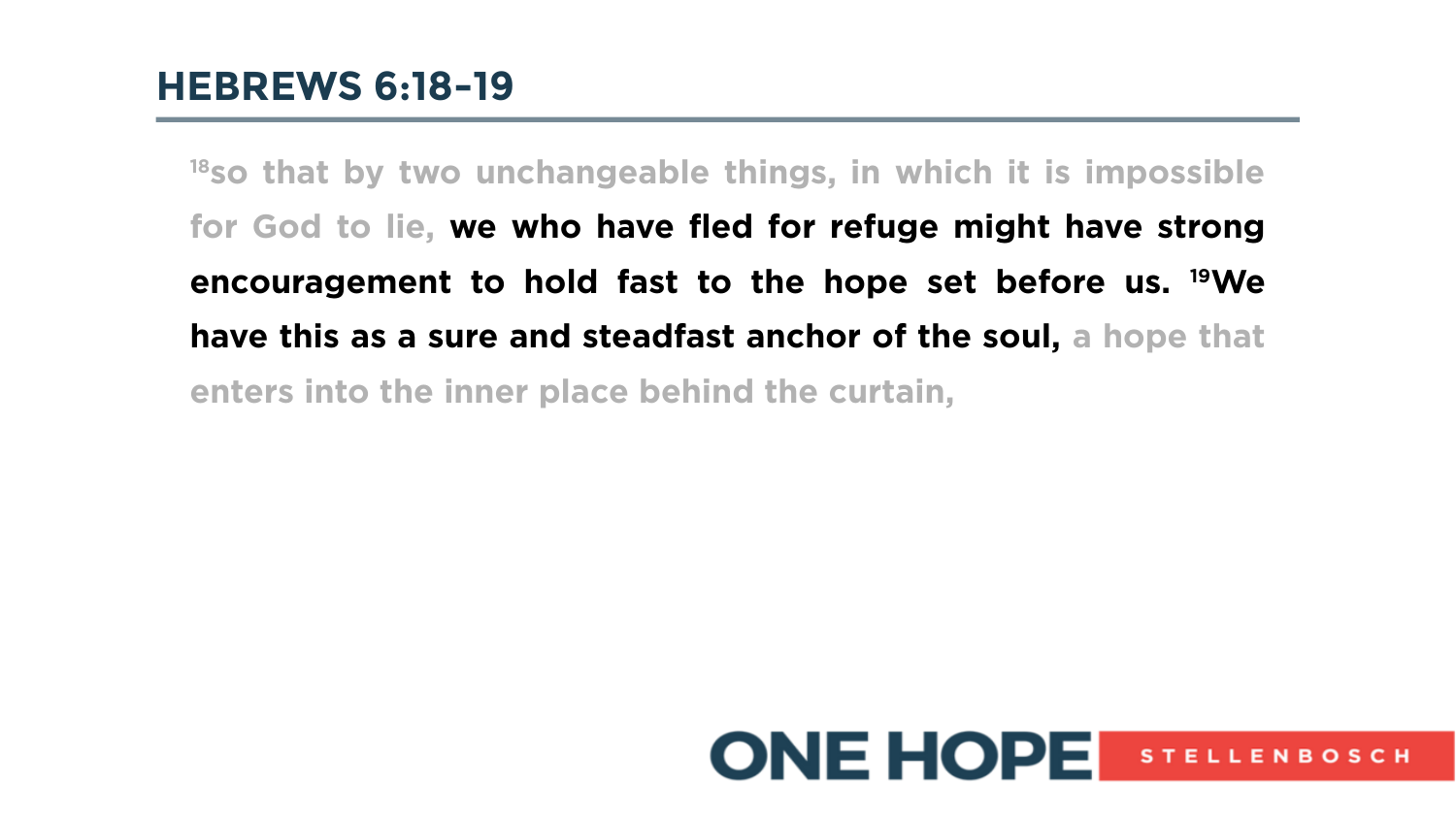### **ROMANS 10:17**

## **So faith comes from hearing, and hearing through the word of Christ.**